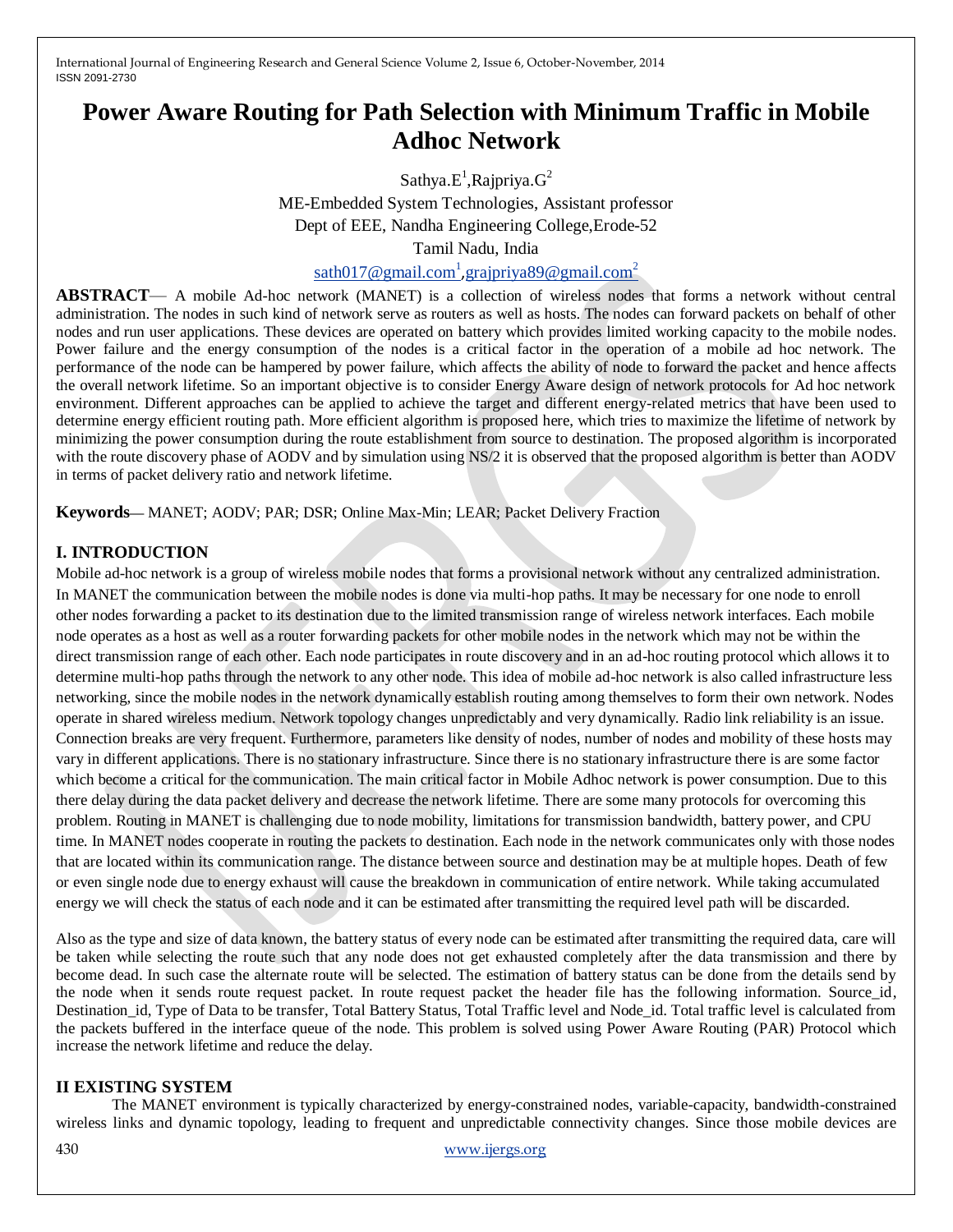battery operated and extending the battery lifetime has become an important objective, researcher and practitioners have recently started to consider power-aware design of network protocols for the Ad hoc networking environment. As each mobile node in a MANET performs the routing function for establishing communication among different nodes the "death" of even a few of the nodes due to energy exhaustion might cause disruption of service in the entire network. In critical environments such as military or rescue operations, where ad hoc networks will be typically used, conserving of battery power will be vital in order to make the network operational for long durations. Recharging or replacing batteries will often not be possible. This makes the study in energy-aware routing critical. The challenge in ad hoc networks is that even if a host does not communicate on its own, it still frequently forwards data and routing packets for others, which drains its battery. Switching off a non-communicating node to conserve battery power may not be always a good idea, as it may partition the network. In a conventional routing algorithm, which is unaware of energy budget, connections between two nodes are established between nodes through the shortest path routes. This algorithm may however result in a quick depletion of the battery energy of the nodes along the most heavily used routes in the network. The main focus of this research is to design a power-aware routing protocol that balances the traffic load inside the network so as to increase the battery lifetime of the nodes and hence the overall useful life of the ad hoc network.

Different approaches can be applied to achieve the target.[2] Transmission power control and load distribution are two approaches which minimizes the active communication energy, and sleep/power-down mode is used to minimize energy during inactivity. The primary objective is to minimize energy consumption of individual node. The load distribution method tries to balance the energy requirement among the nodes and increases the network lifetime. This can be done by avoiding over-utilized nodes while selecting a routing path. Transmission power control approach, the stronger transmission power is used to increase the transmission range and reduces the hop count to the destination, if weaker transmission power is selected then it makes the topology sparse, which partitions the network and produces high end-to-end delay due to a larger hop count. To determine energy efficient routing path, different energy-related metrics have been used like: Energy consumed/packet, Time to network partition, Variance in node power levels, Cost/packet, and Maximum node cost. Transmission power control approaches are discussed in Flow argumentation Routing (FAR)[3] where the network is considered as static network and tries to find the optimal routing path for a given source-destination pair that minimizes the sum of link costs along the path. Online Max-Min (OMM)[4] achieves the same but the data generation rate is not known in advance. Power aware Localized Routing (PLR) assumes that a source node has all location related information of its neighbors and the destination. Minimum Energy Routing (MER) [5] shows issues like obtaining accurate power information, associated overheads, maintenance of the minimum energy routes in the presence of mobility and implements the transmission power control mechanism in DSR and IEEE 802.11 MAC protocol. Some proposals considers load distribution approach are provides in Localized Energy Aware Routing (LEAR) Protocol [6] is based on DSR but modifies the route detection procedure for balanced energy consumption. In LEAR, a node concludes whether to forward the route-request message or not depending on its residual battery power. Conditional max-min battery capacity routing (CMMBCR) Protocol uses the concept of a threshold to exploit the lifetime of each node and to use the battery fairly. Existing system increases lifetime of network and reduces the power expenditure during the route establishment using a secure cryptographic method. Only the secure node having required energy level can participate in route discovery phase and data transmission. This algorithm can transfer both real time and non real traffic by providing energy efficient and less congested path between a source and destination.

# **III PROPOSED SYSTEM**

AODV routing protocol is a reactive routing protocol; therefore, routes are determined only when required. Hello messages may be used to detect and monitor links to neighbors. If Hello messages are used, each active node periodically broadcasts a Hello message that all its neighbors receive. Because nodes periodically send Hello messages, if a node fails to receive several Hello messages from a neighbor, a link break is detected. When a source has data to transmit to an unknown destination, it broadcasts a Route Request (RREQ) for that destination. At each intermediate node, when a RREQ is received a route to the source is created. If the receiving node has not received this RREQ before, is not the destination and does not have a current route to the destination, it rebroadcasts the RREQ. If the receiving node is the destination or has a current route to the destination, it generates a Route Reply (RREP). The RREP is unicast in a hop-by-hop fashion to the source. Control messages are route request route reply and Hello message. Dynamic Source Routing (DSR) also belongs to the class of reactive protocols and allows nodes to dynamically discover a route across multiple network hops to any destination. Source routing means that each packet in its header carries the complete ordered list of nodes through which the packet must pass. Multipath routing appears to be a promising technique for ad hoc routing protocols. Providing multiple routes is beneficial in network communications, particularly in MANETs, where routes become obsolete frequently because of mobility and poor wireless link quality. The source and intermediate nodes can use these routes as primary and backup routes. Alternatively, traffic can be distributed among multiple routes to enhance transmission reliability, provide load balancing, and secure data transmission. The multipath routing effectively reduces the frequency of route discovery therefore the latency for discovering another route is reduced when currently used route is broken. Multiple paths can be useful in improving the effective bandwidth of communication, responding to congestion and heavy traffic, and increasing delivery reliability.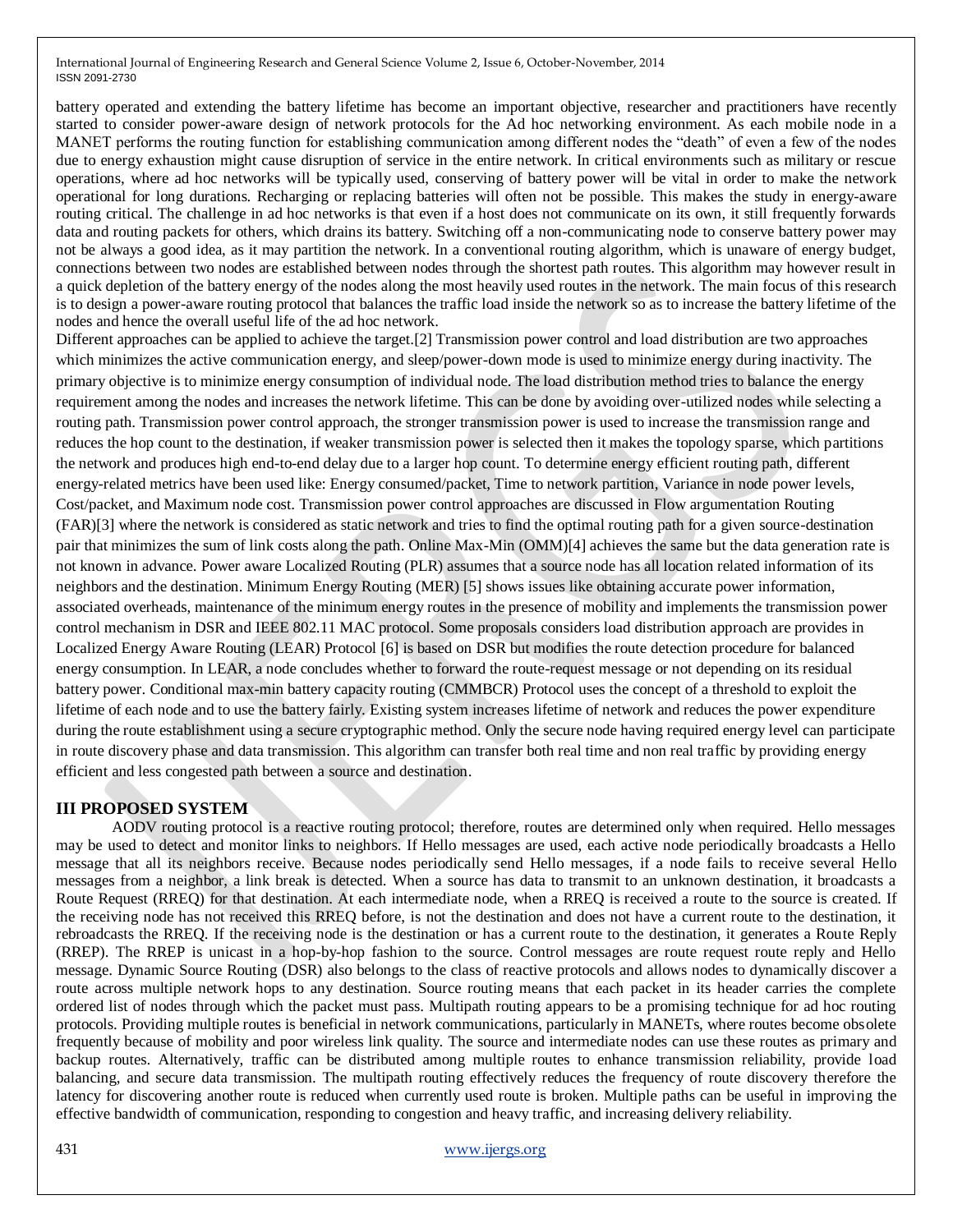In PAR a feasible path is searched out which satisfies the bandwidth constraint. In contrast to the flooding based algorithms, PAR search only a small number of paths, this limits the routing overheads. In order to maximize the chance of finding a feasible path, the information is collectively utilized to make hop by hop selection. This protocol does not consider the QoS requirement only but also considers the optimality of the routing path in terms of energy efficiency. If a specific QoS request is not being asked by a user then high energy paths are chosen by PAR in order to improve the overall network lifetime. In case of PAR a simple energy consumption model has been used to calculate the energy values at different times. This model is already discussed in existing system. The nodes involved in the communication are continually in motion and also deplete their energy in transmission and reception of each bit. An out of range node or an energy depleted node may cause a link failure. A link failure may trigger an end to end reconstruction of the route through fresh route discovery process or a local repair that determine an alternate path to circumvent the failed link. Global reconstruction is costly and prohibitive when frequent link failures occur. PAR uses the local repair for route maintenance. Most of the routing protocols depend on IEEE 802.11 with acknowledgement to confirm packet delivery. When a node does not receive any acknowledgement in a limited period of time, the link is considered as broken; and route maintenance starts. Whenever a link failure takes place either due to energy depletion or mobility, PAR invokes a route maintenance phase.

# **POWER AWARE ROUTING ALGORITHM**

The general algorithm for power aware routing is shown below

#### If (T\_O\_L = =NRT)

Let N different values of R are received, Where  $R \ge 1$ 

```
If (N = 0)
```
Send negative acknowledgement to the source that path cannot be established.

# Else-if  $(N = 1)$

Acknowledge the source with this path.

Else-if  $(N > 1)$ 

Select the path with min  $\{T, T, L\}$  acknowledge the source with the selected path.

Else-if (T\_O\_L = =RT)

Let N different values of R are received, where  $R \le 2$ 

If  $(N = 0)$ 

Send negative acknowledgement to the source that path cannot be established.

# Else-if  $(N = 1)$

Acknowledge the source with this path.

# Else-if  $(N > 1)$

Select the path with min  $\{T, T, L\}$  Acknowledge the source with the selected path.

#### Block Diagrams For Modules

The below Figure 1 explains the network formation with route discovery. Each time the route is discovered it will be updated in the routing table.



Fig 1 Block diagram for Network Formation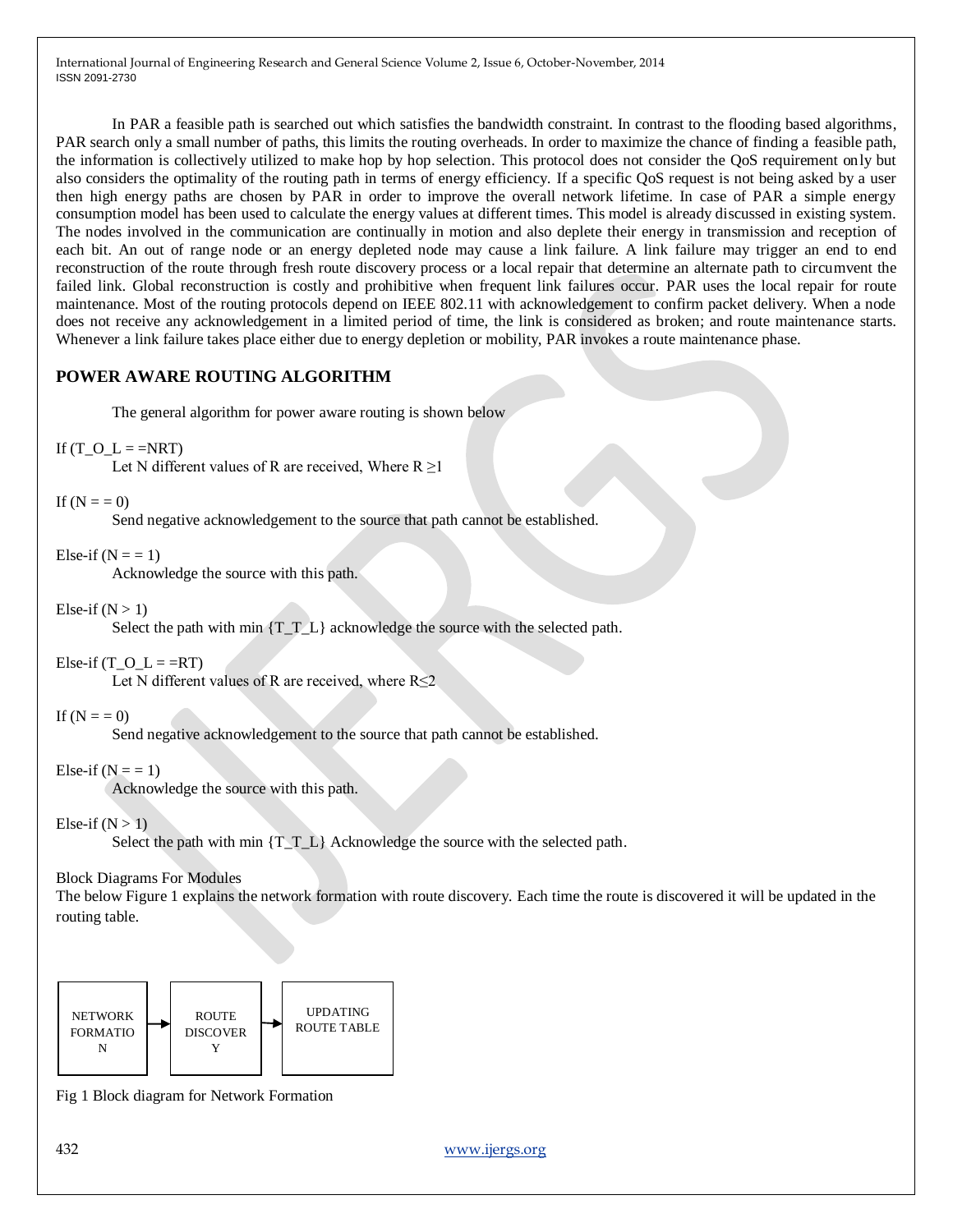#### **Implementing Power Aware Routing Algorithm**

The below Figure 2 explains the selection of path with minimum traffic level to select the path it go for a condition of selecting N value received by R. The value of R should be greater than 1.



Fig 2 Block diagram for path selection with minimum traffic

#### Route Discovery Algorithm

The above Figure 3 describes how the path is elected with maximum energy. The node create a route request packet with three special field. The node will be attached with energy metrics. The node will be attached with energy metrics. This packet will be forwarded to the neighboring nodes. The maximum energy is calculated and received by destination. The destination will select a path with maximum energy.

# **List of Modules**

- The implementation of the system, which is composed of following modules:
- Network model
	- Parameters of route search
- Power aware routing (PAR) Algorithm Route Discovery Algorithm Energy Based Path Selection
- Maintenance and Performance evaluation
- $\bullet$



Fig 3 Block diagram for path selection with maximum energy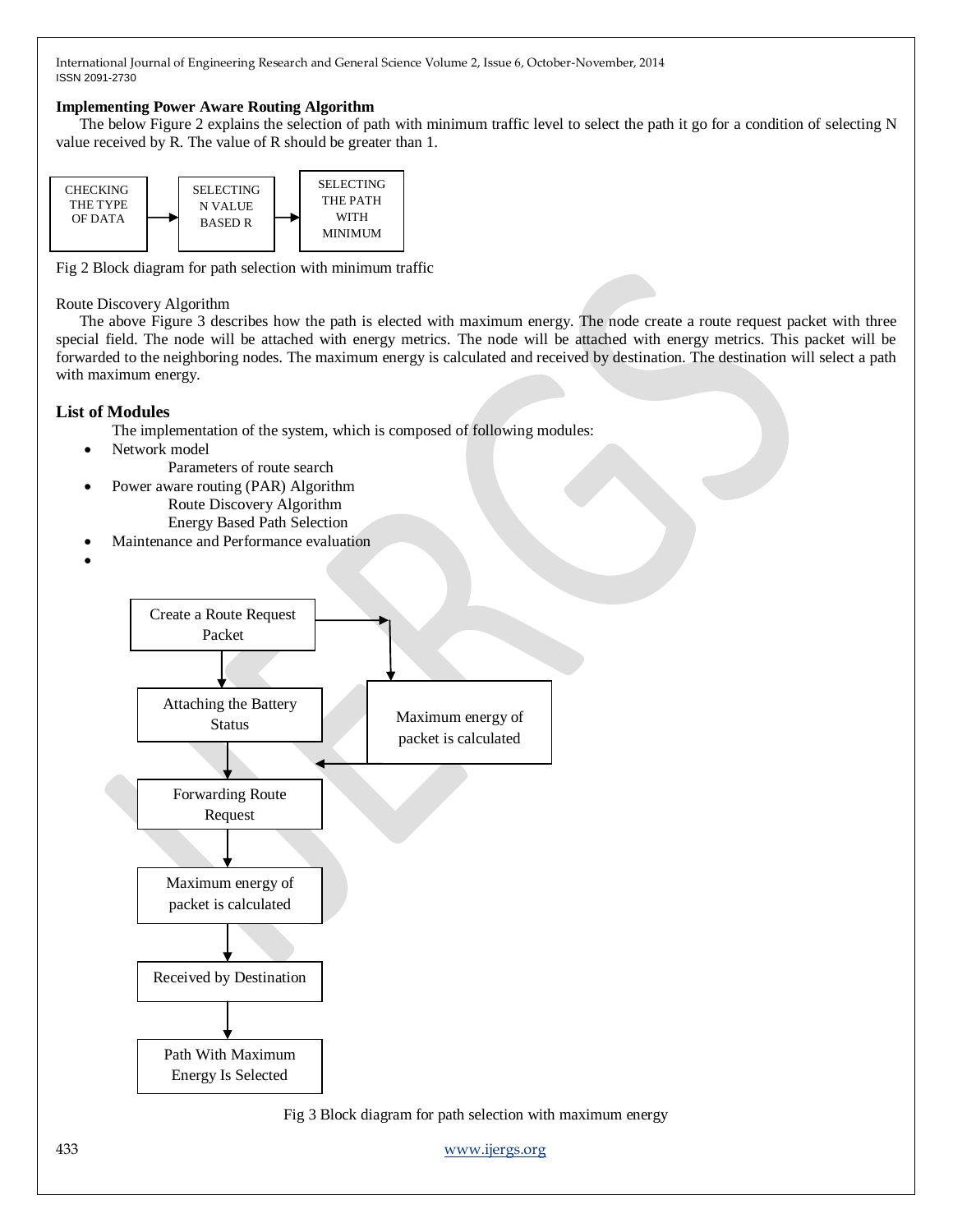### **Network Model**

We setup for 20, and 50 nodes in an area of 1000m<sup>\*</sup>1000m. In the different scenarios from small network to large networks, value for packet delivery ratio has been observed by varying pause times from 0 to 500 and the speed has been changed form 1 meter per second to 25 meters per second.

Parameters on each node each node has 3 variables:

- 1. Node\_ID: Used for node identification. Each node is identified by unique ID.
- 2. Battery Status (B\_S): Total energy at node.
- 3. Traffic Level (T\_L):Number of packets stored in the interface queue of the node.

### **Route Search Mechanism**

At the time of route discovery phase, a route request (RREQ) packet send or broadcasted by the source to all its neighbor nodes for getting information about destination. RREQ packet's header includes source id, destination id, T\_O\_L (type of data to be transfer), T\_B\_S (Total Battery Status), T\_T\_L (Total Traffic Level), and Node\_IDs.

#### **Maintenance and Performance Evaluation**

- The performance of the proposed system is analyzed through the following
- Network Lifetime: Network life time is defined as the time taken for 50 % of the nodes in a network to die. The effect of pause time and speed of nodes on network lifetime is evaluated.

Packet Delivery Fraction (PDF): Packets may be lost due to sudden link failures, or during route maintenance phase. PDF is the fraction of successfully received packets, which survive while finding their destination. This performance measure determines the efficiency of the protocol to predict a link breakage and also the efficacy of the local repair process to find an alternate path. The completeness and correctness of the routing protocol is also determined



Fig 4 Network Formation

Route Reconstruction in Q-PAR: Whenever a link failure takes place either due to energy depletion or due to mobility, route reconstruction or route repair phase is invoked in the routing protocols. Average end-to-end delay is the delay experienced by the successfully delivered packets in reaching their destinations.

# **IV SIMULATION RESULT**

The performance evaluation graph of the data packet delivery ratio for the Power Aware Routing (PAR) is estimated. It is also compared with the other energy aware routing protocol named Localized Energy Aware Routing Protocol (LEAR). The Figure 4 and Figure 5 show the output for the proposed system. The Figure 4 shows the output for the network model. The parameters are set as default in each node. The Figure 5 shows the output for data transmission. The data packet is transmitted from the source to the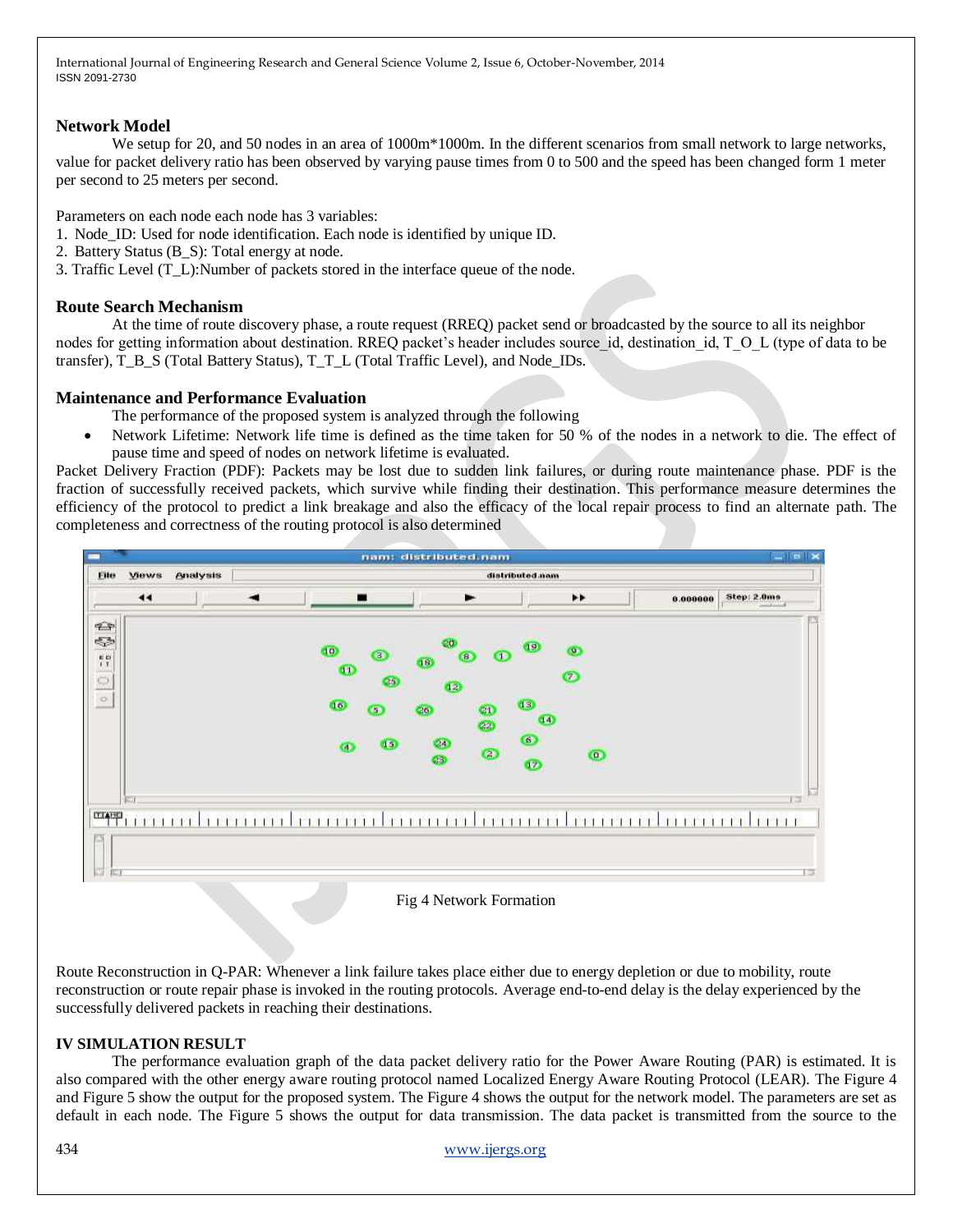destination based on certain criteria. From the available paths, the path with nodes of minimum traffic and with high battery status is selected as the optimal path. The output is shown below. The below graph 1 shows the data packet delivery ratio of a node while transmitting the data from source to destination. The graph1 represent the

packet delivery ratio of a node based on distance between the nodes.



Fig 5 Data delivering through optimal path



Fig 6 Graph 1 Data Packet Delivery Ratio of LEAR vs PAR

In this the protocol from Existing System and proposed system is compared. That is LEAR is compared with Power Aware Routing.

Table 1 Data Packet Delivery Ratio for LEAR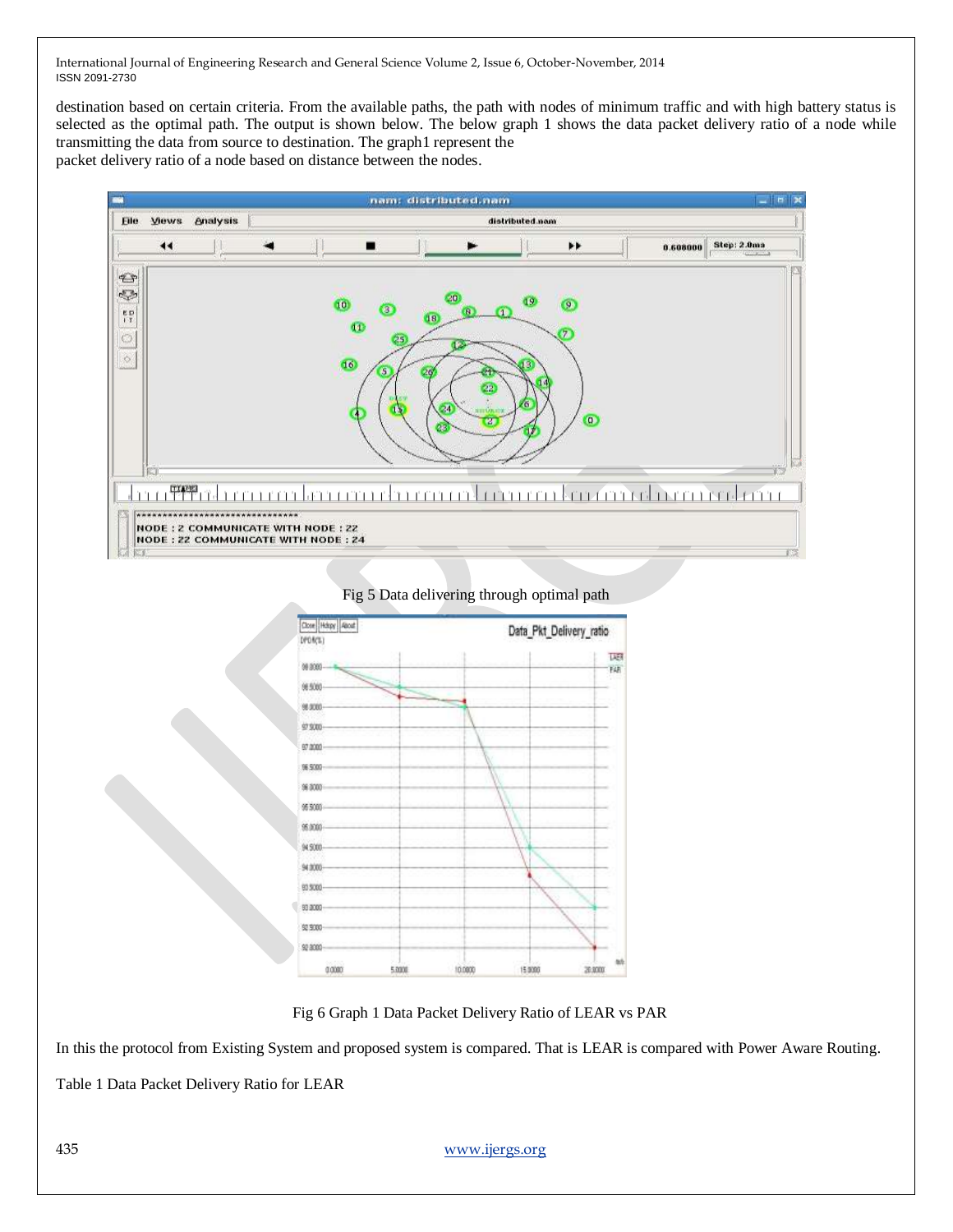| <b>SNO</b> | <b>STABILITY</b><br><b>WEIGHT</b> | <b>PERCENTAGE</b> |
|------------|-----------------------------------|-------------------|
| 1.         |                                   | 99.0000           |
| 2.         | 5.0000                            | 98.3000           |
| 3.         | 10.0000                           | 98.2000           |
|            | 15.0000                           | 93.8000           |
| 5.         | 20.0000                           | 92.0000           |

The below Table 5.6 show, how the data packet delivery ratio of a node varies based on its distances by using LEAR.

# **V CONCLUSION**

Energy efficiency is one of the main problems in a mobile ad hoc network, especially designing a routing protocol. The existing work aims at discovering an efficient power aware routing scheme in MANETs and analyzing the derived algorithm with the help of NS-2. This scheme is one of its types in ad-hoc networks which can provide different routes for different type of data transfer and ultimately increases the network lifetime. However, delivery latency is increased by using SPAR of existing system; hence we proposed the energy stable PAR routing technique that determines bandwidth constrained paths that are most likely to last for the session in ad-hoc networks that have paucity of energy. The protocol considers only energy stability for local reconstruction of the routes to avoid packet loss and costly global reconstruction. The protocol is able to enhance the network lifetime by performing delay repair which occurs due to energy depletion of nodes and significantly improve the overall efficiency of packet delivery.

# **FUTURE ENHANCEMENT**

However, a priori estimation of the bandwidth and admission control to ensure bandwidth availability between wireless links is required to ensure the performance of the protocol. This prior knowledge may be an overhead and in future this can be avoided

#### **ACKNOWLEDGEMENT**

First of all we sincerely thank the almighty who is most beneficent and merciful for giving us knowledge and courage to complete the Research work successfully. We also express our gratitude to all the teaching and non-teaching staff of the college especially to our department for their encouragement and help done during our work. Finally, we appreciate the patience and solid support of our parents and enthusiastic friends for their encouragement and moral support for this effort.

# **REFERENCES**

[1] Ajina A , G.R.Sakthidharan , Kanchan M. Miskin "Study of Energy Efficient Power Aware Routing Algorithm and their Applications" This paper appears in: 2010 Second International Conference on Machine Learning and Computing

[2] AL-Gabri Malek, Chunlin Li, Li Layuan, WangBo "New Energy Model:Prolonging the Lifetime of Ad-hoc On-Demand Distance Vector Routing protocols (AODV)" "2010 International Conference

[3] Alokes Chattopadhyay, Markose Thomas, Arobinda Gupta "An Energy Aware Routing Protocol for Mobile Ad-Hoc Networks" 15th International Conference on Advanced Computing and Communications 0-7695-3059-1/07 \$25.00 © 2007 IEEE DOI 10.1109/ADCOM.2007.70

[4] Forman G., Zahorjan J., "The Challenges of Mobile Computing," IEEE Computer 1994; 27(4):38-47.

[5] I. Stojmenovic and S. Datta, Power Aware Routing Algorithms with Guaranteed Delivery in Wireless Networks, 2001.

[6] J. Broch, D.A. Maltz, D.B. Johnson, Y.C. Hu, and J. Jetcheva, A Performance Comparison of Multi Hop Wireless Ad Hoc Network Routing Protocols,ºProc. Conf. Mobile Computing, MOBICOM, pp. 85-97, 1998.

[7] Morteza Maleki, Karthik Dantu, and Massou Pedram "Power-aware Source Routing Protocol for Mobile Ad Hoc Networks" This research was sponsored in part by DARPA PAC/C program under contract no. DAAB07-00-C-L516. ISLPED'02, August 12-14, 2002, Monterey, California, USA.

[8] Perkins C., "Ad Hoc Networking" Addison-Wesley: 2001; 1-28.

[9] Pinyi Ren, Jia Feng and Ping Hu "Energy Saving Ad-hoc On-Demand Distance Vector Routing for Mobile Ad-hoc Networks" This full text paper was peer reviewed at the direction of IEEE Communications Society subject matter experts for publication in the IEEE ICC 2009 proceedings 978-1-4244-3435-0/09/\$25.00 ©2009 IEEE